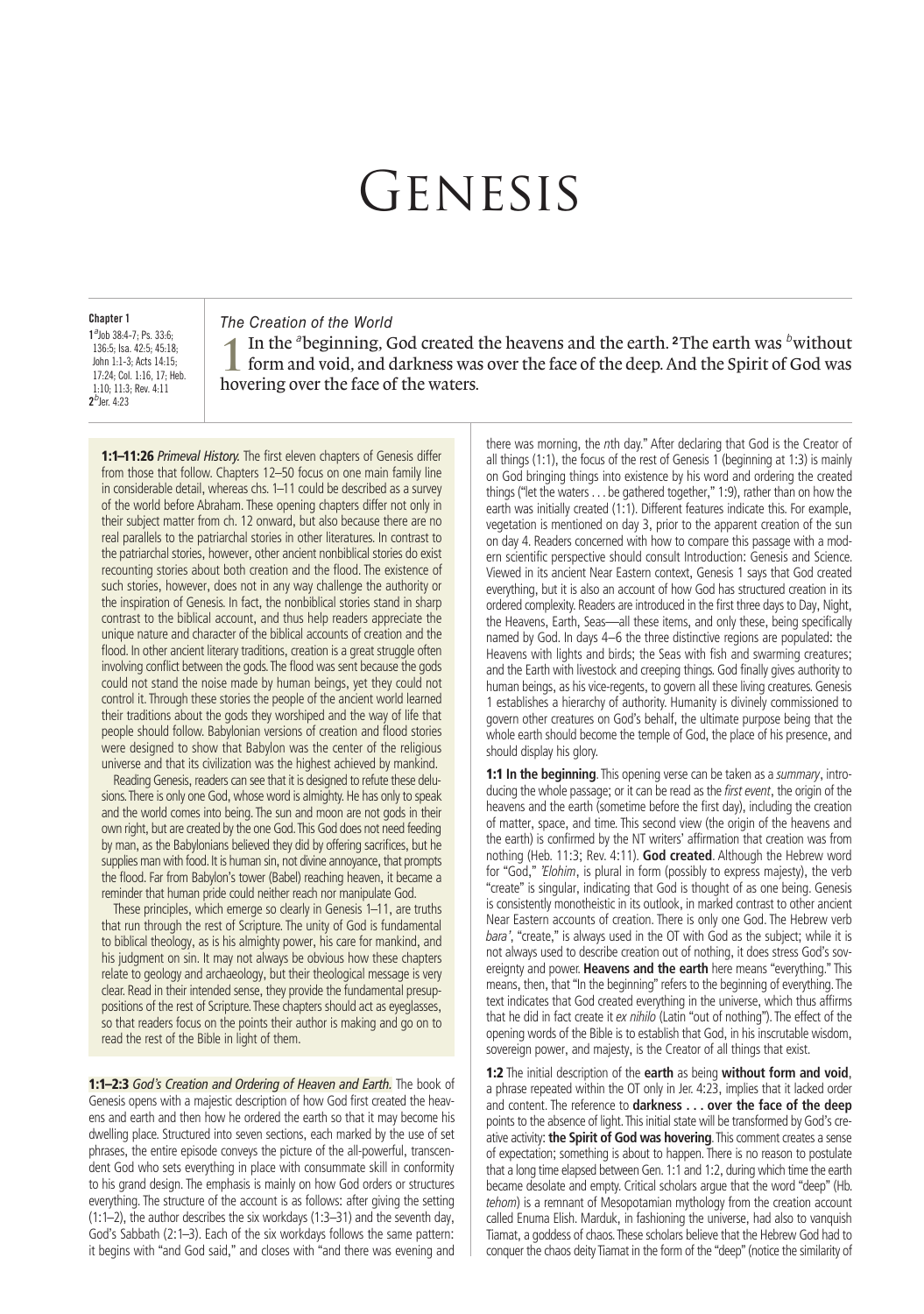**<sup>3</sup>**And God said, *<sup>c</sup>* "Let there be light," and there was light. **<sup>4</sup>**And God saw that the light was good. And God separated the light from the darkness. **<sup>5</sup>**God called the light Day, and the darkness he called Night. And there was evening and there was morning, the first day.

**<sup>6</sup>**And God said, *<sup>d</sup>* "Let there be an expanse*1* in the midst of the waters, and let it separate the waters from the waters." **<sup>7</sup>**And God made*2* the expanse and *<sup>e</sup>* separated the waters that were under the expanse from the waters that were *<sup>f</sup>* above the expanse. And it was so. **<sup>8</sup>**And God called the expanse Heaven.*3* And there was evening and there was morning, the second day.

<sup>9</sup>And God said, <sup>g</sup> Let the waters under the heavens be gathered together into one place, and let the dry land appear." And it was so. **<sup>10</sup>**God called the dry land Earth,*4* and the waters that were gathered together he called Seas. And God saw that it was good.

**<sup>11</sup>**And God said, *<sup>h</sup>* "Let the earth sprout vegetation, plants*5* yielding seed, and fruit trees bearing fruit in which is their seed, each according to its kind, on the earth." And it was so. **<sup>12</sup>**The earth brought forth vegetation, plants yielding seed according to their own kinds, and trees bearing fruit in which is their seed, each according to its kind. And God saw that it was good. **<sup>13</sup>**And there was evening and there was morning, the third day.

**<sup>14</sup>**And God said, "Let there be lights in the expanse of the heavens to separate the day from the night. And let them be for *<sup>i</sup>* signs and for *<sup>j</sup>* seasons,*6* and for days and years, **<sup>15</sup>**and let them be lights in the expanse of the heavens to give light upon the earth." And it was so. **<sup>16</sup>**And God *<sup>k</sup>* made the two great lights—the greater light to rule the day and the lesser

1Or *a canopy*; also verses 7, 8, 14, 15, 17, 20 2Or *fashioned*; also verse 16 3Or *Sky*; also verses 9, 14, 15, 17, 20, 26, 28, 30; 2:1 4Or *Land*; also verses 11, 12, 22, 24, 25, 26, 28, 30; 2:1 5Or *small plants*; also verses 12, 29 6Or *appointed times*

the two words tehom and "Tiamat"). There are many linguistic reasons, however, for doubting a direct identification between the two. In any event, there is no conflict in Genesis or in the rest of the Bible between God and the deep, since the deep readily does God's bidding (cf. 7:11; 8:2; Ps. 33:7; 104:6).

1:3–5 **And God said**. In ch. 1 the absolute power of God is conveyed by the fact that he merely speaks and things are created. Each new section of the chapter is introduced by God's speaking. This is the first of the 10 words of creation in ch. 1. **Let there be light**. Light is the first of God's creative works, which God speaks into existence. **the light was good** (v. 4). Everything that God brings into being is good. This becomes an important refrain throughout the chapter (see vv. 10, 12, 18, 21, 25, 31). **God called the light Day** (v. 5). The focus in v. 5 is on how God has ordered time on a weekly cycle; thus, "let there be light" may indicate the dawning of a new day. God is pictured working for six days and resting on the Sabbath, which is a model for human activity. Day 4 develops this idea further: the lights are placed in the heavens for signs and seasons, for the purpose of marking days and years and the seasons of the great festivals such as Passover. This sense of time being structured is further emphasized throughout the chapter as each stage of God's ordering and filling is separated by evening and morning into specific days. **there was evening and there was morning, the first day**. The order—evening, then morning—helps the reader to follow the flow of the passage: after the workday (vv. 3–5a) there is an evening, and then a morning, implying that there is a nighttime (the worker's daily rest) in between. Thus the reader is prepared for the next workday to dawn. Similar phrases divide ch. 1 into six distinctive workdays, while 2:1–3 make a seventh day, God's Sabbath. On the first three days God creates the environment that the creatures of days 4–6 will inhabit; thus, sea and sky (day 2) are occupied by fish and birds created on day 5 (see chart below). By a simple reading of Genesis, these days must be described as days in the life of God, but how his days relate to human days is more difficult to determine (cf. Ps. 90:4; 2 Pet. 3:8). See further Introduction: Genesis and Science.

| <b>Location</b>       | <b>Inhabitants</b>                  |
|-----------------------|-------------------------------------|
| 1. Light and dark     | 4. Lights of day and night          |
| 2. Sea and sky        | 5 Fish and birds                    |
| 3. Fertile earth      | 6. Land animals (including mankind) |
| 7. Rest and enjoyment |                                     |

3 *c* 2 Cor. 4:6 6 *d* Job 37:18; Ps. 136:5; Jer. 10:12; 51:15 7 *e* Prov. 8:27-29 *<sup>f</sup>* Ps. 148:4 9 *g* Job 38:8-11; Ps. 33:7; 136:6; Jer. 5:22; 2 Pet. 3:5 11*<sup>h</sup>* Ps. 104:14 14*i* Jer. 10:2; Ezek. 32:7, 8; Joel 2:30, 31; 3:15; Matt. 24:29; Luke 21:25 *<sup>j</sup>* Ps. 104:19 16*k* Deut. 4:19; Ps. 136:7-9

1:6–8 **waters**. Water plays a crucial role in ancient Near Eastern creation literature. In Egypt, for example, the creator-god Ptah uses the preexistent waters (personified as the god Nun) to create the universe. The same is true in Mesopotamian belief: it is out of the gods of watery chaos—Apsu, Tiamat, and Mummu—that creation comes. The biblical creation account sits in stark contrast to such dark mythological polytheism. In the biblical account, water at creation is no deity; it is simply something God created, and it serves as material in the hands of the sole sovereign Creator. As light was separated from darkness, so waters are separated to form an **expanse** (vv. 6–7), which God calls **Heaven** (v. 8). As the esv footnote illustrates by offering the alternative term "sky," it is difficult to find a single English word that accurately conveys the precise sense of the Hebrew term shamayim, "heaven/heavens." In this context, it refers to what humans see above them, i.e., the region that contains both celestial lights (vv. 14–17) and birds (v. 20).

1:9–13 Two further regions are organized by God: the **dry land** forming **Earth**, and the **waters** forming **Seas** (vv. 9–10). These are the last objects to be specifically named by God. God then instructs the earth to bring forth **vegetation** (vv. 11–12). While the creation of vegetation may seem out of place on day 3, it anticipates what God will later say in vv. 29–30 concerning food for both humanity and other creatures. The creation of distinctive locations in days 1–3, along with vegetation, prepares for the filling of these in days 4–6.

1:14–19 This section corresponds closely with the ordering of Day and Night on the first day, involving the separation of light and darkness (vv. 3–5). Here the emphasis is on the creation of **lights** that will govern time, as well as providing **light upon the earth** (v. 15). By referring to them as the **greater light** and **lesser light** (v. 16), the text avoids using terms that were also proper names for pagan deities linked to the sun and the moon. Chapter 1 deliberately undermines pagan ideas regarding nature's being controlled by different deities. (To the ancient pagans of the Near East, the gods were personified in various elements of nature. Thus, in Egyptian texts, the gods Ra and Thoth are personified in the sun and the moon, respectively.) The term **made** (Hb. *'*asah, v. 16), as the esv footnote shows, need only mean that God "fashioned" or "worked on" them; it does not of itself imply that they did not exist in any form before this. Rather, the focus here is on the way in which God has ordained the sun and moon to order and define the passing of time according to his purposes. Thus the references to **seasons** (v. 14) or "appointed times" (esv footnote) and to **days and years** are probably an allusion to the appointed times and patterns in the Hebrew calendar for worship, festivals, and religious observance (Ex. 13:10; 23:15).

1:16 **and the stars**. The immense universe that God created (see note on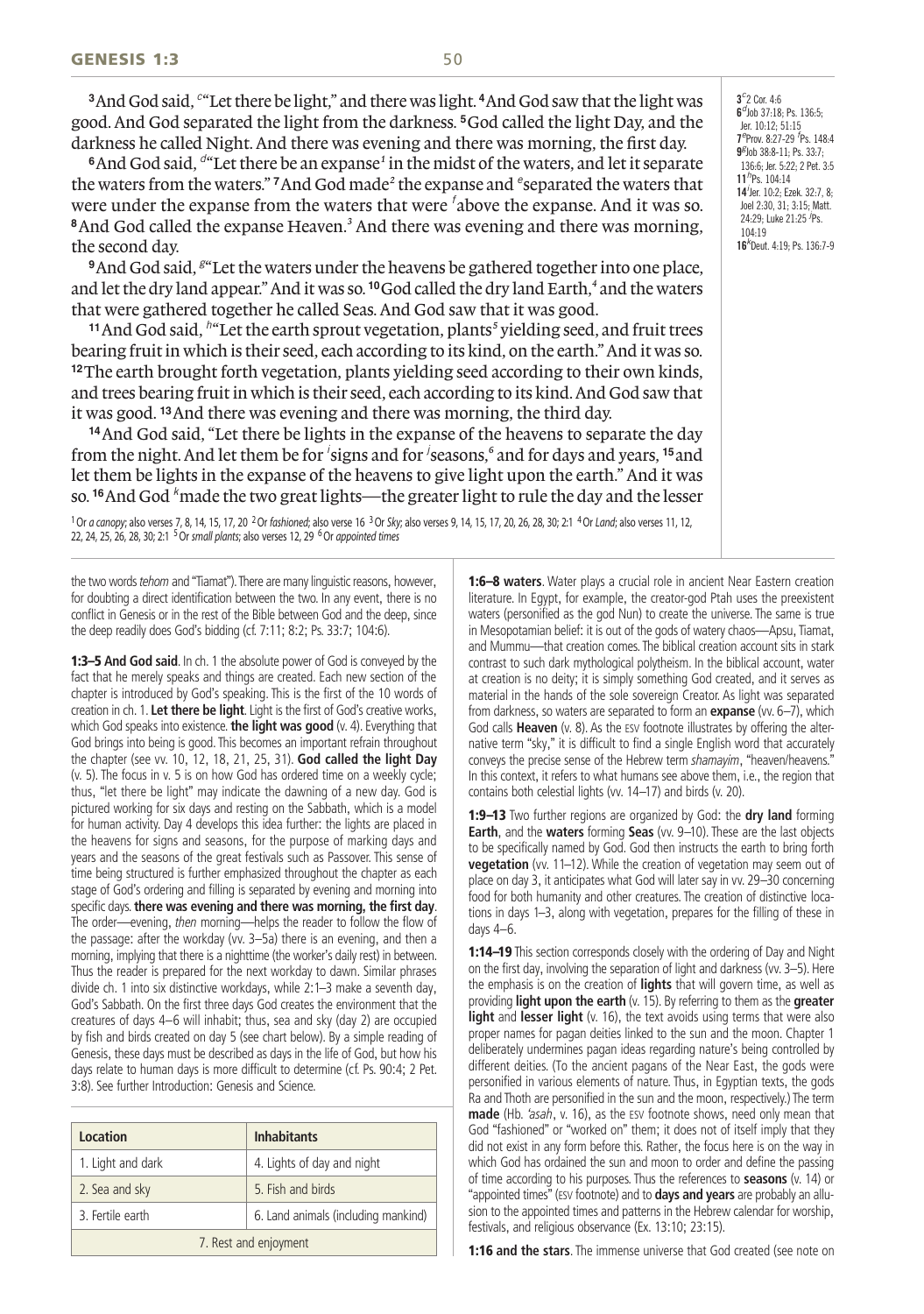18*l* Jer. 31:35 21*m* Ps. 104:25, 26 22*<sup>n</sup>* ch. 8:17; 9:1 **26<sup>***o***</sup>ch.** 3:22; 11:7; Isa. 6:8  $P$ ch. 5:1; 9:6; 1 Cor. 11:7; Eph. 4:24; Col. 3:10; James 3:9 <sup>q</sup>ch. 9:2; Ps. 8:6-8; James 3:7 27*r* ch. 2:18, 21-23; 5:2; Mal. 2:15; Matt. 19:4; Mark 10:6 28*s* ch. 9:1, 7

light to rule the night—and the stars. **<sup>17</sup>**And God set them in the expanse of the heavens to give light on the earth, **<sup>18</sup>**to *<sup>l</sup>* rule over the day and over the night, and to separate the light from the darkness. And God saw that it was good. **<sup>19</sup>**And there was evening and there was morning, the fourth day.

**<sup>20</sup>**And God said, "Let the waters swarm with swarms of living creatures, and let birds*1* fly above the earth across the expanse of the heavens." **<sup>21</sup>** So *<sup>m</sup>*God created the great sea creatures and every living creature that moves, with which the waters swarm, according to their kinds, and every winged bird according to its kind. And God saw that it was good. **<sup>22</sup>**And God blessed them, saying, *<sup>n</sup>* "Be fruitful and multiply and fill the waters in the seas, and let birds multiply on the earth." **<sup>23</sup>**And there was evening and there was morning, the fifth day.

**<sup>24</sup>**And God said, "Let the earth bring forth living creatures according to their kinds livestock and creeping things and beasts of the earth according to their kinds." And it was so. **<sup>25</sup>**And God made the beasts of the earth according to their kinds and the livestock according to their kinds, and everything that creeps on the ground according to its kind. And God saw that it was good.

**<sup>26</sup>**Then God said, *<sup>o</sup>* "Let us make man*2* in our image, *<sup>p</sup>* after our likeness. And *<sup>q</sup>* let them have dominion over the fish of the sea and over the birds of the heavens and over the livestock and over all the earth and over every creeping thing that creeps on the earth."

**<sup>27</sup>** So God created man in his own image, in the image of God he created him; *<sup>r</sup>* male and female he created them.

**<sup>28</sup>**And God blessed them. And God said to them, *<sup>s</sup>* "Be fruitful and multiply and fill the

1Or *flying things*; see Leviticus 11:19-20 <sup>2</sup> The Hebrew word for *man* (*adam*) is the generic term for mankind and becomes the proper name *Adam*

Isa. 40:25–26) is mentioned here only in a brief phrase, almost as if it were an afterthought. The focus of Genesis 1 is on the earth; the focus of the rest of the Bible is on man (male and female) as the pinnacle of God's creation and the object of his great salvation.

1:20–23 Having previously described the creation of the **waters** and the **expanse of the heavens**, this section focuses on how they are filled with appropriate creatures of different kinds. As reproductive organisms, they are blessed by God so that they may be fruitful and fill their respective regions.

1:21 The term for **great sea creatures** (Hb. tannin) in various contexts can denote large serpents, dragons, or crocodiles, as well as whales or sharks (the probable sense here). Some have suggested that this could also refer to other extinct creatures such as dinosaurs. Canaanite literature portrays a great dragon as the enemy of the main fertility god Baal. Genesis depicts God as creating large sea creatures, but they are not in rebellion against him. He is sovereign and is not in any kind of battle to create the universe.

1:24–31 This is by far the longest section given over to a particular day, indicating that day 6 is the peak of interest for this passage. The final region to be filled is the dry land, or Earth (as it has been designated in v. 10). Here a significant distinction is drawn between all the living creatures that are created to live on the dry land, and human beings. Whereas vv. 24–25 deal with the "living creatures" that the earth is to bring forth, vv. 26–30 concentrate on the special status assigned to humans.

1:24–25 **livestock and creeping things and beasts of the earth**. These terms group the land-dwelling animals into three broad categories, probably reflecting the way nomadic shepherds would experience them: the domesticatable stock animals (e.g., sheep, goats, cattle, and perhaps camels and horses); the small crawlers (e.g., rats and mice, lizards, spiders); and the larger game and predatory animals (e.g., gazelles, lions). This list is not intended to be exhaustive, and it is hard to know where to put some animals (e.g., the domestic cat). See further Introduction: Genesis and Science.

1:26 **Let us make man in our image**. The text does not specify the identity of the "us" mentioned here. Some have suggested that God may be addressing the members of his court, whom the OT elsewhere calls "sons of God" (e.g., Job 1:6) and the NT calls "angels," but a significant objection is that man is not made in the image of angels, nor is there any indication that angels participated in the creation of human beings. Many Christians and some Jews have taken "us" to be God speaking to himself, since God alone does the making in Gen. 1:27 (cf. 5:1); this would be the first hint of the Trinity in the Bible (cf. 1:2).

1:27 There has been debate about the expression **image of God**. Many scholars point out the idea, commonly used in the ancient Near East, of the king who was the visible representative of the deity; thus the king ruled on behalf of the god. Since v. 26 links the image of God with the exercise of dominion over all the other creatures of the seas, heavens, and earth, one can see that humanity is endowed here with authority to rule the earth as God's representatives or vice-regents (see note on v. 28). Other scholars, seeing the pattern of **male and female**, have concluded that humanity expresses God's image in relationship, particularly in well-functioning human community, both in marriage and in wider society. Traditionally, the image has been seen as the capacities that set man apart from the other animals—ways in which humans resemble God, such as in the characteristics of reason, morality, language, a capacity for relationships governed by love and commitment, and creativity in all forms of art. All these insights can be put together by observing that the resemblances (man is like God in a series of ways) allow mankind to represent God in ruling, and to establish worthy relationships with God, with one another, and with the rest of the creation. This "image" and this dignity apply to both "male and female" human beings. (This view is unique in the context of the ancient Near East. In Mesopotamia, e.g., the gods created humans merely to carry out work for them.) The Hebrew term *'*adam, translated as **man**, is often a generic term that denotes both male and female, while sometimes it refers to man in distinction from woman (2:22, 23, 25; 3:8, 9, 12, 20): it becomes the proper name "Adam" (2:20; 3:17, 21; 4:1; 5:1). At this stage, humanity as a species is set apart from all other creatures and crowned with glory and honor as ruler of the earth (cf. Ps. 8:5–8). The events recorded in Genesis 3, however, will have an important bearing on the creation status of humanity.

1:28 As God had blessed the sea and sky creatures (v. 22), so too he blesses humanity. **Be fruitful and multiply**. This motif recurs throughout Genesis in association with divine blessing (see 9:1, 7; 17:20; 28:3; 35:11; 48:4) and serves as the basis of the biblical view that raising faithful children is a part of God's creation plan for mankind. God's creation plan is that the whole earth